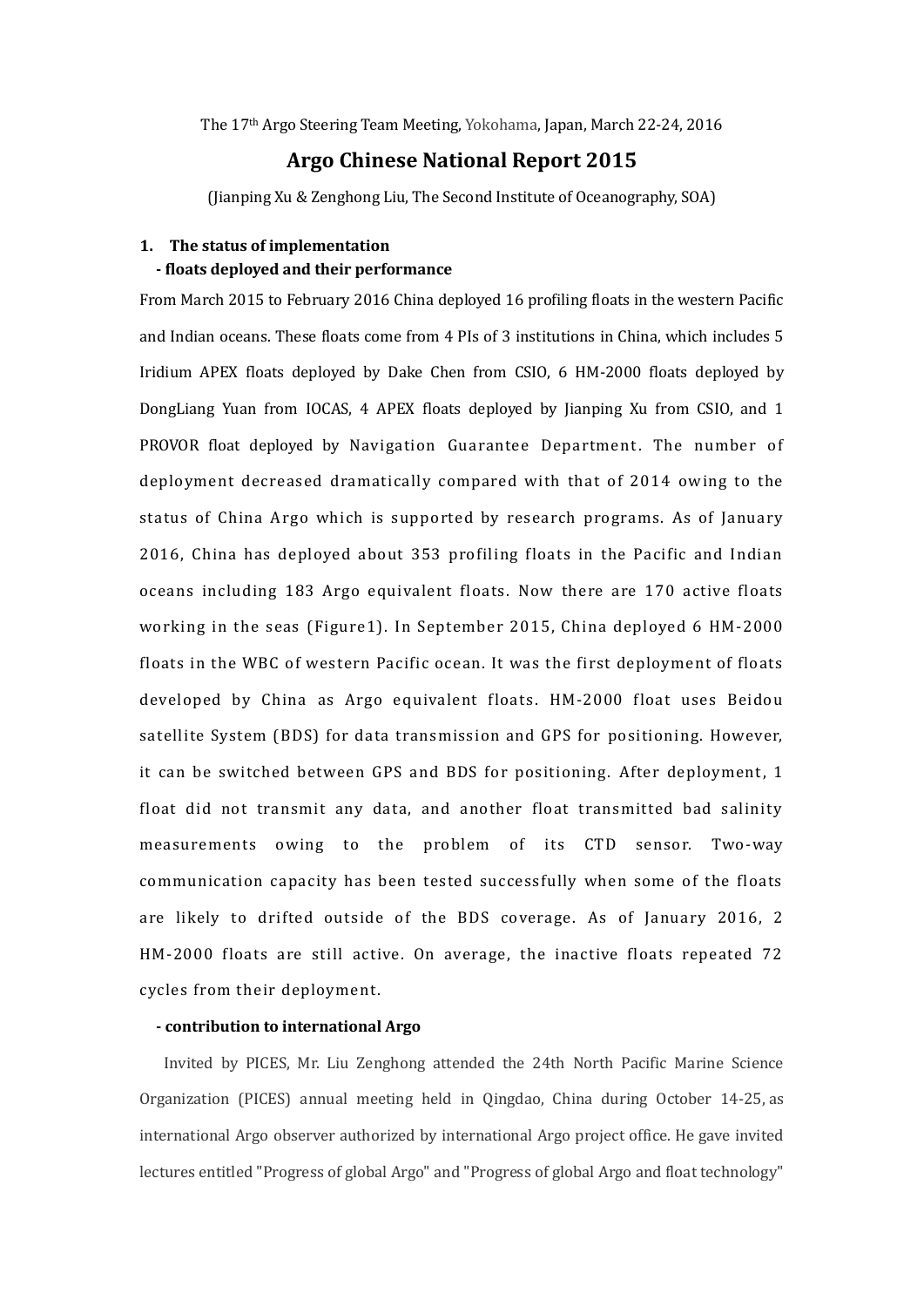at the three sessions (MONITOR、POC and IPCC AR5), and also exhibited the important achievements from the beginning of international Argo project through a poster.

 On 27 January 2016, a review of "Fifteen years of ocean observations with the global Argo array" was online published by《Nature Climate Change》, which was co-authored by 27 scientists from 18 different countries. The publication of this review was reported by several China medias through which the influence of global Argo was expanded in China. It will promote the applications of Argo data and attract more attention from government.

#### **- technical problems encountered and solved**

 In 2015 there were 4 floats (2 PROVOR, 1 APEX and HM-2000) added into grey list due to obvious conductivity sensor drift. The reason is still under investigation.



Fig.1 Launch positions of all floats (black) and latest positions of the active floats as of January 2016.

# **-status of contributions to Argo data management (including status of pressure corrections, technical files, etc)**

From the AST-16 meeting, China Argo received data from 214 active floats and submitted 7057 TS and 1000 O2 profiles to GDAC. CLS still helps us to insert all Argo profiles into GTS. However, CSIO started to insert data into GTS via Chinese Meteorological Agency (Beijing) from October 2015. All Argo profiles were converted to BUFR format through a Perl script developed by JMA. At present, profiles from Chinese floats are inserted into GTS by both CLS and CSIO. We plan to stop distributing bulletins by CLS after the AST-17 meeting. We would like to thank CLS for their helps. CSIO changed all the decoders from C language to Matlab, as well as RTQC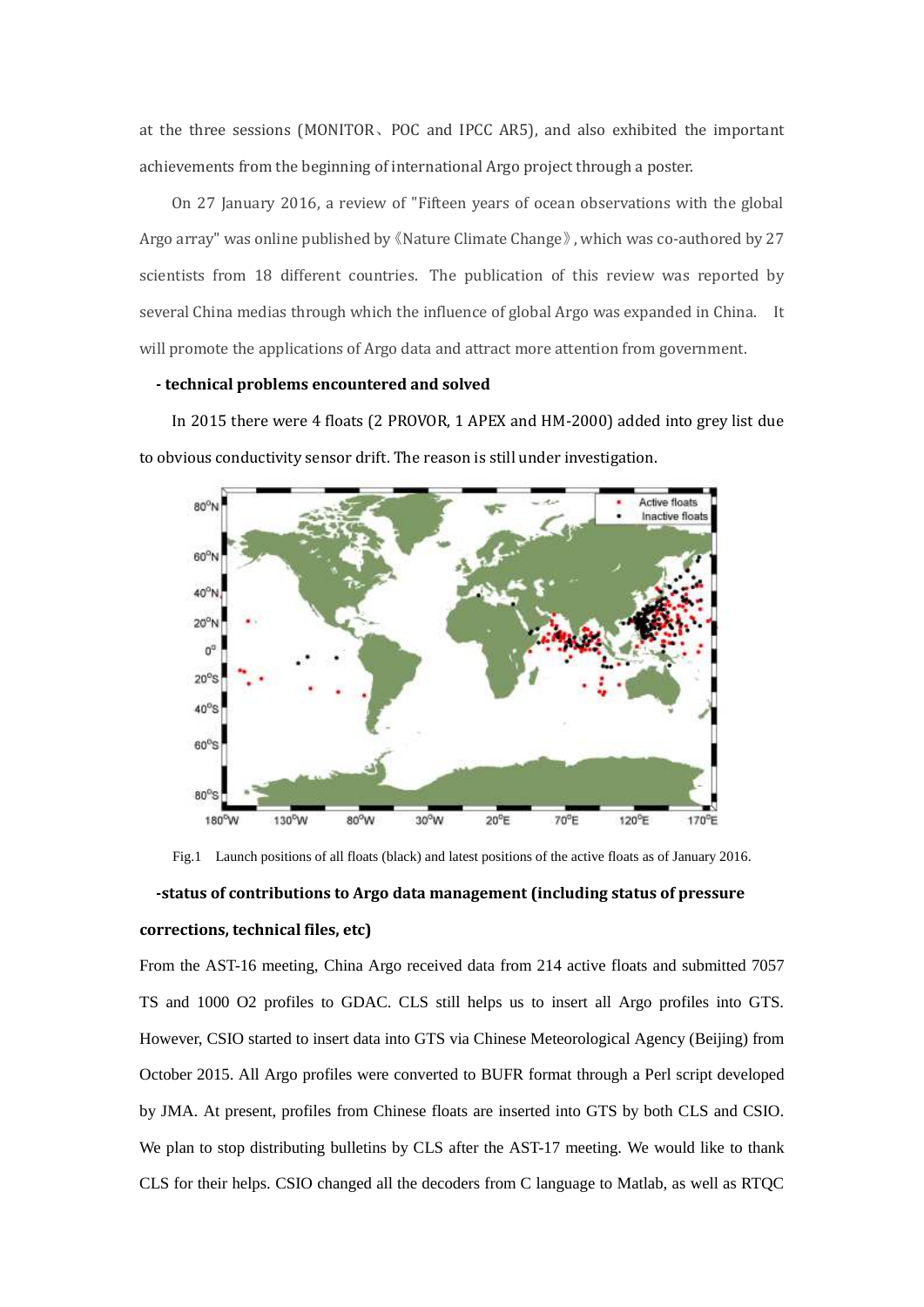and netcdf file generation. New decoders are very flexible due to usage of format table. We updated most of the meta files and technical files to V3.1 but not for trajectory files. We also created b-files from several bio-Argo floats except 17 PROVOR-DOI floats.

CSIO setup a BeiDou data receiving system (including a Beidou Antenna) through which the messages from HM-2000 floats can be operationally received and decoded. At present, the selected cycles from HM-2000 floats are submitted to GDAC because the PI only wants to share 10-day cycles.

#### **- status of delayed mode quality control process**

 In the past year, CSIO didn't submit any D-files to GDAC due to a poor manpower. Now we are restoring submission of D-files and updating all of the old D-files to V3.1. It should be noted that the China Argo equivalent floats has been more than half of the total floats, which will lead to an increased difficulty of carrying out DMQC.

# **2. Present level of and future prospects for national funding for Argo including a summary of the level of human resources devoted to Argo.**

 China Argo is a non-operational program, the number of deployment is heavily relied on Argo related research programs. Now China Argo is mainly supported by Ministry of Science and Technology (MOST).

 Currently there are 5 staffs working for float deployment, data processing and data application at CSIO. A few floats will be deployed by some special programs from SOA.

## **3. Summary of deployment plans (level of commitment, areas of float Deployment, low or high resolution profiles) and other commitments to Argo (data management) for the upcoming year and beyond where possible.**

We estimate that about 15 floats will be deployed in 2016 (including 4 HM-2000 floats). The

number of China Argo equivalent float's deployment is difficult to count because it depends on

whether or not PIs want to share their Argo data with others.

## **4. Summary of national research and operational uses of Argo data as well as contributions to Argo Regional Centers. Please also include any links to national program Argo web pages to update links on the AST and AIC websites.**

 Argo data has become an important data source in many studies about ocean variability from basin-scale to global-scale. Besides this, Argo data has also been used into operational assimilation system or reanalysis system. CSIO maintains a monthly global Argo gridded dataset (called BOA\_Argo) and updates once a year. In 2015, we added SST, SSS and MLD into this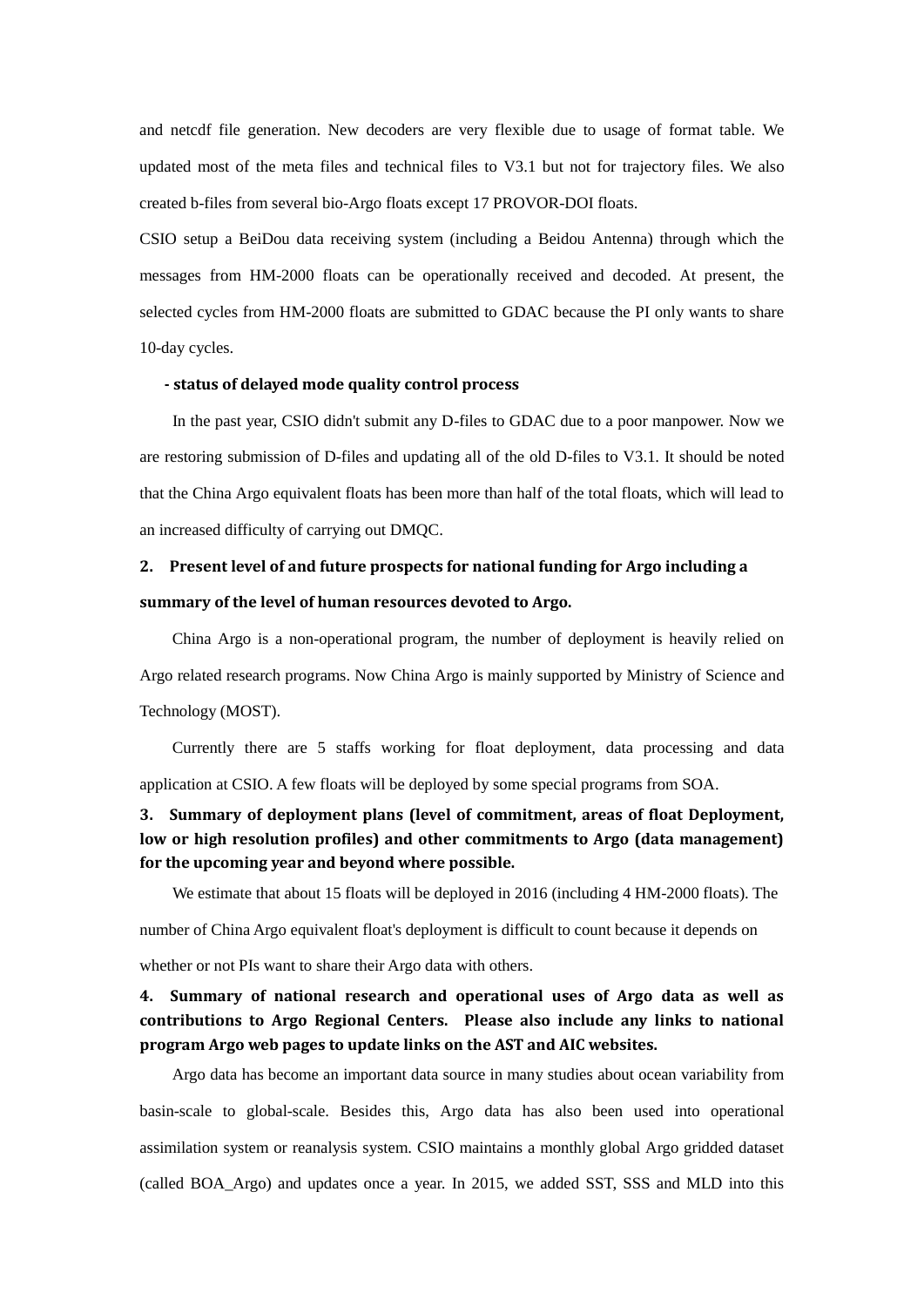dataset based on a mixed-layer model. The dataset was carefully verified using Levitus, TAO and other Argo gridded datasets (e.g. Scripps, IPRC, JAMSTEC). The dataset has been used by some scientists from China and their papers.

 There are two websites maintained by China, one is maintained by NMDIS [\(www.argo.gov.cn\)](http://www.argo.gov.cn/) at Tianjin (China Argo data center), and another is maintained by CSIO [\(www.argo.org.cn\)](http://www.argo.org.cn/) at Hangzhou (China Argo Real-time data center). The implement status of China Argo, real-time data display including T/S/O2 profiles, float trajectory, profile data, the derived products and status of global Argo are presented. Meanwhile, GDACs, related international organizations and member's Argo websites can be accessed through these two websites. Besides this, an Argo data inquiry system has been developed by CSIO based on Hadoop technology (http://101.71.255.4:8090/flexArgo/out/argo.html).

**5. Problems encountered during the operation of international Argo and suggestions** No.

**6. To continue improving the number of CTD cruise data being added to the reference database by Argo PIs, it is requested that you include the number and location of CTD cruise data uploaded by PIs within your country to the CCHDO website in the past year.** 

No CTD data

#### **7. Keeping the Argo bibliography**

An, Y., R. Zhang, and H. Wang, 2015: Spatial-temporal scales of temperature and salinity variability

in the Northwest Pacific, *Journal of PLA University of Science and Technology (Natural Science* 

*Edition)*, **16**(1), 89-96 (in Chinese).

- Cao, Z., and R. Hu, 2015: Research on the interannual variability of the great whirl and the related mechanisms, *Journal of Ocean University of China*, **14**(1), 17-26, <http://dx.doi.org/10.1007/s11802-015-2392-8>
- Chen, G., and H. Chen, 2015: Interannual Modality of Upper-Ocean Temperature: 4D Structure Revealed by Argo Data, *J. Clim.*, **28**(9), 3441-3452,<http://dx.doi.org/10.1175/JCLI-D-14-00351.1>
- Chen, G., and F. Yu, 2015: An objective algorithm for estimating maximum oceanic mixed layer depth using seasonality indices derived from Argo temperature/salinity profiles, *Journal of Geophysical Research: Oceans*, **120**(1), 582-595, [http://dx.doi.org/10.1002/2014JC010383D](http://dx.doi.org/10.1002/2014JC010383)u, Y., and Y. Zhang, 2015: Satellite and Argo Observed Surface Salinity Variations in the Tropical Indian Ocean and Their Association with the Indian Ocean Dipole Mode, *J. Clim.*, **28**(2), 695-713, <http://dx.doi.org/10.1175/JCLI-D-14-00435.1>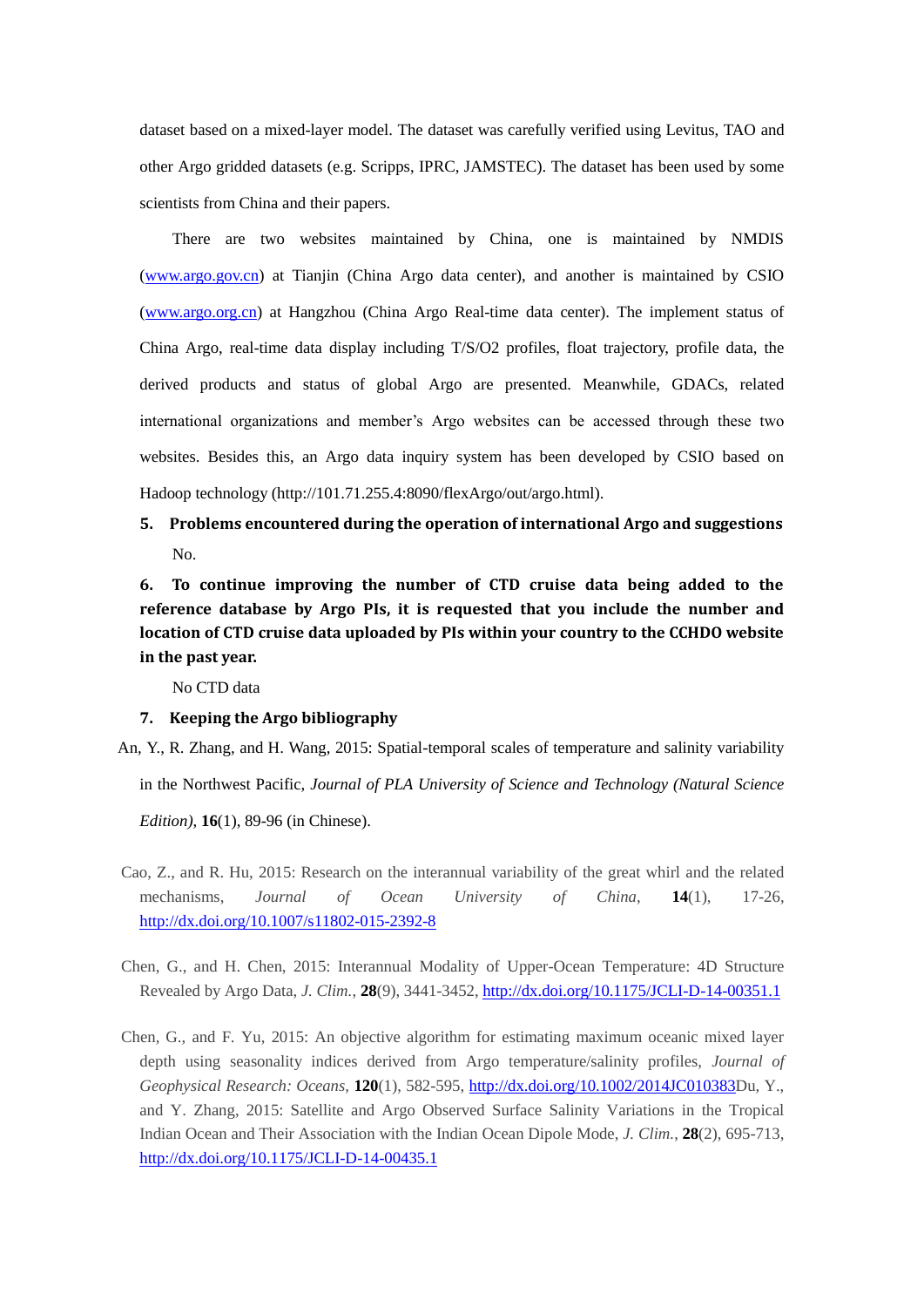- Chen, Z., L. Wu, B. Qiu, L. Li, D. Hu, C. Liu, F. Jia, and X. Liang, 2015: Strengthening Kuroshio observed at its origin during November 2010 to October 2012, *Journal of Geophysical Research: Oceans*, **120**(4), 2460-2470[, http://dx.doi.org/10.1002/2014JC010590](http://dx.doi.org/10.1002/2014JC010590)
- Cheng, L., J. Zhu, and R. L. Sriver, 2015: Global representation of tropical cyclone-induced short-term ocean thermal changes using Argo data, *Ocean Sci.*, **11**(5), 719-741, <http://dx.doi.org/10.5194/os-11-719-2015>
- Cheng, L., F. Zheng, and J. Zhu, 2015: Distinctive ocean interior changes during the recent warming slowdown, *Scientific Reports*, **5**, 14346,<http://dx.doi.org/10.1038/srep14346>
- Cheng, L., J. Zhu, and R. L. Sriver, 2015: Global representation of tropical cyclone-induced short-term ocean thermal changes using Argo data, *Ocean Sci.*, **11**(5), 719-741, <http://dx.doi.org/10.5194/os-11-719-2015>
- Cheng, S., X. Zhang, and F. Shi, 2015: Comparison of Convergence Zone Features Under Three Different, *Advances in Marine Science*, **33**(1), 56-62 (in Chinese).

Hydrological EnVironment in the West Pacific Ocean in Summer

- Du, Y., Y. Zhang, M. Feng, T. Wang, N. Zhang, and S. Wijffels, 2015: Decadal trends of the upper ocean salinity in the tropical Indo-Pacific since mid-1990s, *Scientific Reports*, **5**, 16050, <http://dx.doi.org/10.1038/srep16050>
- Feng, W., and M. Zhong, 2015: Global sea level variations from altimetry, GRACE and Argo data over 2005–2014, *Geodesy and Geodynamics*, **6**(4), 274-279, <http://dx.doi.org/10.1016/j.geog.2015.07.001>
- Feng, Y., X. Chen, Q. Wang, and Y. Yuan, 2015: Mesoscale characteristics of Antarctic Intermediate Water in the South Pacific, *Acta Oceanol. Sin.*, **34**(11), 92-101, <http://dx.doi.org/10.1007/s13131-015-0752-2>
- Gao, T., and W. Gao, 2015: Phenomenon of ocean front and it impact on the sound propagation, *Marine Forecasts*, **32**(5), 80-88 (in Chinese).
- Han, Y., and L. Zhou, 2015: Analysis of acoustic field in tropical l ndian Ocean upper based on Argo data, *Journal of PLA University of Science and Technology (Natural Science Edition)*, **16**(2), 180-186 (in Chinese).
- He, Z., M. Feng, D. Wang, and D. Slawinski, 2015: Contribution of the Karimata Strait transport to the Indonesian Throughflow as seen from a data assimilation model, *Cont. Shelf Res.*, **92**, 16-22, <http://dx.doi.org/10.1016/j.csr.2014.10.007>
- Ji, F., T. Yu, M. Dong, and J. Liang, 2015: Method and Software for Eliminate Duplicate Data for WOD and Argo Datasets, *Periodical of Ocean University of China,* **45**(8), 121-127 (in Chinese).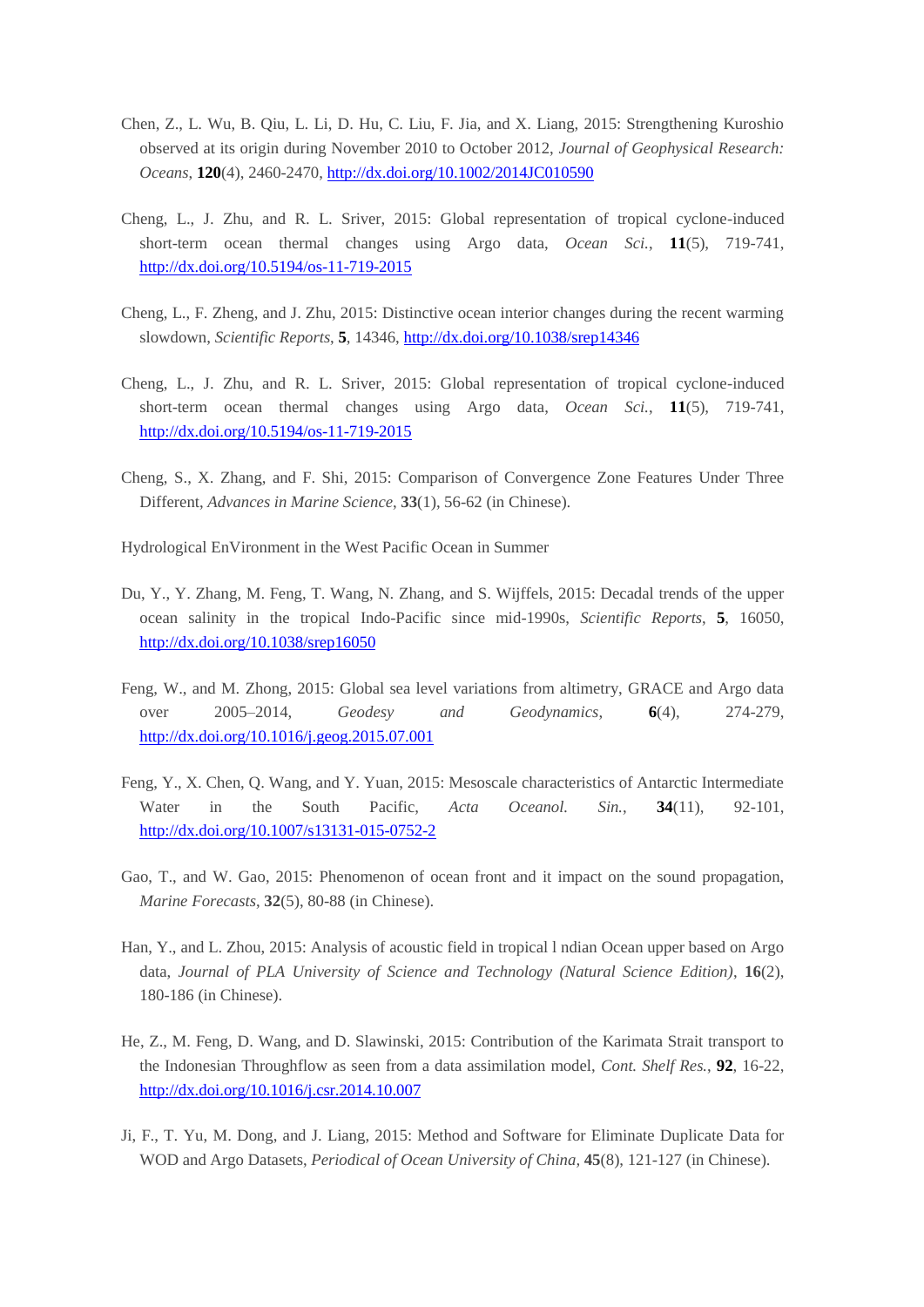- Li, Y., and F. Wang, 2015: Thermocline spiciness variations in the tropical Indian Ocean observed during 2003–2014, *Deep Sea Research Part I: Oceanographic Research Papers*, **97**, 52-66, <http://dx.doi.org/10.1016/j.dsr.2014.12.004>
- Li, Y., W. Han, and T. Lee, 2015: Intraseasonal sea surface salinity variability in the equatorial Indo-Pacific Ocean induced by Madden-Julian oscillations, *Journal of Geophysical Research: Oceans*, **120**(3), 2233-2258[, http://dx.doi.org/10.1002/2014JC010647](http://dx.doi.org/10.1002/2014JC010647)
- Li, Q. P., Y. Wang, Y. Dong, and J. Gan, 2015: Modeling long-term change of planktonic ecosystems in the northern South China Sea and the upstream Kuroshio Current, *Journal of Geophysical Research: Oceans*, **120**(6), 3913-3936,<http://dx.doi.org/10.1002/2014JC010609>
- Li, J., Z. Jing, S. Jiang, D. Wang, and T. Yan, 2015: An observed cyclonic eddy associated with boundary current in the northwestern South China Sea, *Aquatic Ecosystem Health & Management*, **18**(4), 454-461,<http://dx.doi.org/10.1080/14634988.2015.1100959>
- Liu, X., and J. Wei, 2015: Understanding surface and subsurface temperature changes induced by tropical cyclones in the Kuroshio, *Ocean Dyn.*, **65**(7), 1017-1027, <http://dx.doi.org/10.1007/s10236-015-0851-9>
- Liu, Z., Y. Hou, and Q. Xie, 2015: Eddy formation and surface flow field in the Luzon Strait area during the summer of 2009, *Chinese Journal of Oceanology and Limnology*, **33**(5), 1320-1333, <http://dx.doi.org/10.1007/s00343-015-4397-y>
- Lu, Z., J. Zhu, J. Han, and H. Yuan, 2015: Error analysis of the reprocessed SMOS L3/4 sea surface

salinity products, *Marine Science Bulletin*, **34**(4), 428-439 (in Chinese).

- Men, W., J. He, F. Wang, Y. Wen, Y. Li, J. Huang, and X. Yu, 2015: Radioactive status of seawater in the northwest Pacific more than one year after the Fukushima nuclear accident, *Sci. Rep.*, **5**, <http://dx.doi.org/10.1038/srep07757>
- Nan, F., F. Yu, H. Xue, R. Wang, and G. Si, 2015: Ocean salinity changes in the northwest Pacific subtropical gyre: The quasi-decadal oscillation and the freshening trend, *Journal of Geophysical Research: Oceans*, **120**(3), 2179-2192,<http://dx.doi.org/10.1002/2014JC010536>
- Pei, Y. H., R. H. Zhang, and D. K. Chen, 2015: Upper ocean response to tropical cyclone wind forcing: A case study of typhoon Rammasun (2008), *Sci. China Earth Sci.*, 1-10, <http://dx.doi.org/10.1007/s11430-015-5127-1>
- Ruan, H., Y. Yang, F. Niu, and H. Wen, 2015: Analysis the characteristics of convergence zone in the east of Luzon Strait based on Argo data, *Haiyang Xuebao*, **37**(7), 78-84 (in Chinese).
- Su, H., X. Wu, X.-H. Yan, and A. Kidwell, 2015: Estimation of subsurface temperature anomaly in the Indian Ocean during recent global surface warming hiatus from satellite measurements: A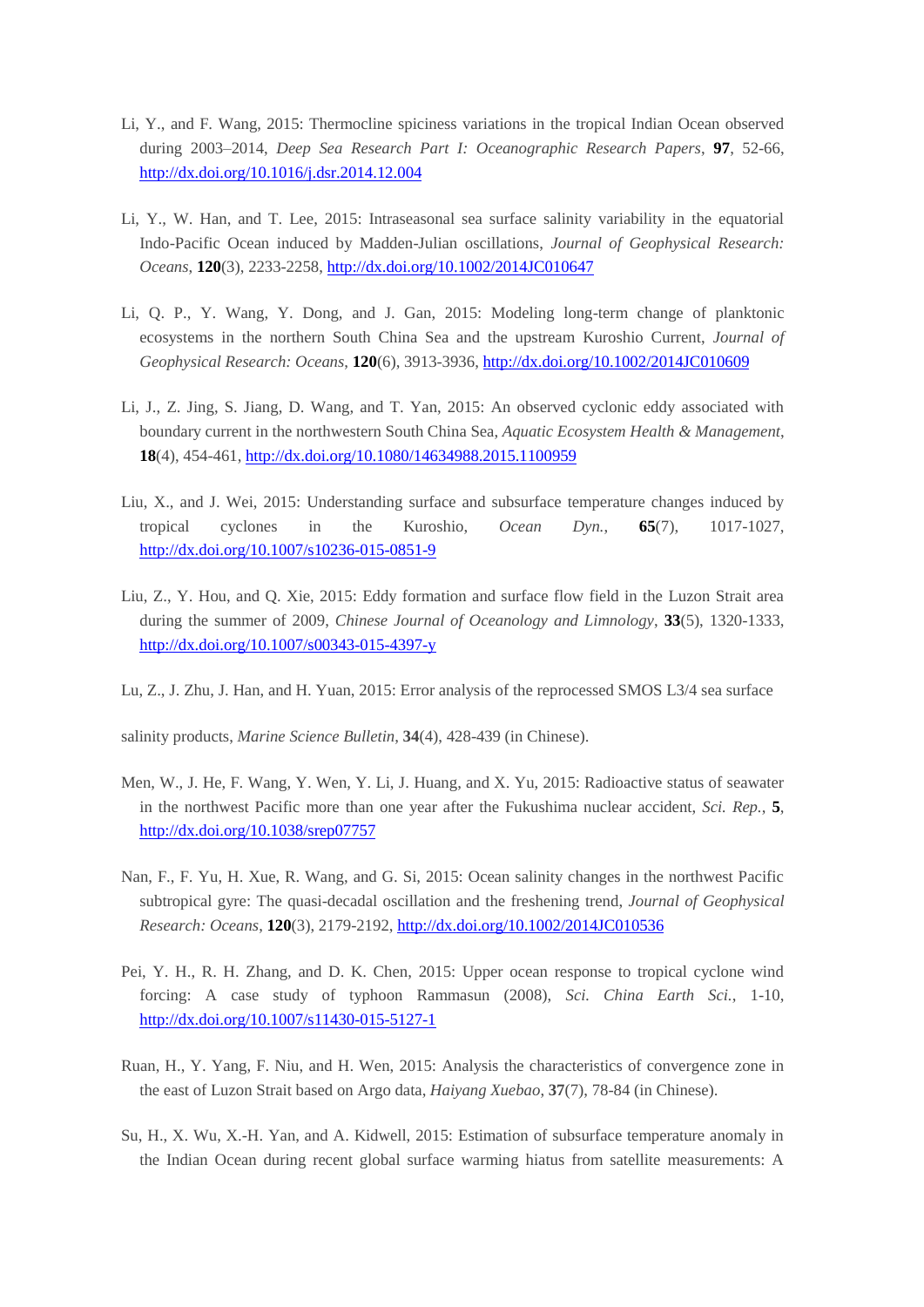support vector machine approach, *Remote Sens. Environ.*, **160**, 63-71, <http://dx.doi.org/10.1016/j.rse.2015.01.001>

- Sun, J., and L.-Y. Oey, 2015: The Influence of the Ocean on Typhoon Nuri (2008), *Mon. Weather Rev.*, **143**(11), 4493-4513,<http://dx.doi.org/10.1175/MWR-D-15-0029.1>
- Sun, J., L.-Y. Oey, R. Chang, F. Xu, and S.-M. Huang, 2015: Ocean response to typhoon Nuri (2008) in western Pacific and South China Sea, *Ocean Dyn.*, **65**(5), 735-749, <http://dx.doi.org/10.1007/s10236-015-0823-0>
- Sun, C., X. Wang, X. Cui, X. Zhang, L. Zhang, C. Shao, X. Wu, H. Fu, and W. Li, 2015: Satellite derived upper ocean thermal structure and its application to tropical cyclone intensity forecasting in the Indian Ocean, *Chinese Journal of Oceanology and Limnology*, **33**(5), 1219-1232, <http://dx.doi.org/10.1007/s00343-015-4114-x>
- Tong, X., Z. Wang, and Q. Li, 2015: A method for correcting regional bias in SMOS global salinity products, *Chinese Journal of Oceanology and Limnology*, **33**(4), 1072-1084, <http://dx.doi.org/10.1007/s00343-015-4196-5>
- Wang, X., and H. Liu, 2015: Seasonal-to-interannual variability of the barrier layer in the western Pacific warm pool associated with ENSO, *Climate Dynamics*, 1-18, <http://dx.doi.org/10.1007/s00382-015-2842-4>
- Wang, A., Y. Du, W. Zhuang, and Y. Qi, 2015: Correlation between subsurface high-salinity water in the northern South China Sea and the North Equatorial Current–Kuroshio circulation system from HYCOM simulations, *Ocean Sci.*, **11**(2), 305-312,<http://dx.doi.org/10.5194/os-11-305-2015>
- Wang, R., F. Yu, and F. Nan, 2015: Weakening of subduction in the Subtropical Mode Water formation region observed during 2003–2013, *Journal of Geophysical Research: Oceans*, **120**(11), 7271-7281[, http://dx.doi.org/10.1002/2015JC010967](http://dx.doi.org/10.1002/2015JC010967)
- Wang, F., N. Zang, Y. Li, and D. Hu, 2015: On the subsurface countercurrents in the Philippine Sea, *Journal of Geophysical Research: Oceans*, **120**(1), 131-144, <http://dx.doi.org/10.1002/2013JC009690>
- Wang, G., R. Zhang, and H. Wang, 2015: Experiments of sea temperature data assimilation based on various space filtering schemes, *Journal of PLA University of Science and Technology (Natural Science Edition)*, **16**(2), 173-179.
- Wang, H., et al., 2015: A review of seasonal climate prediction research in China, *Adv. Atmos. Sci.*, **32**(2), 149-168,<http://dx.doi.org/10.1007/s00376-014-0016-7>
- Wang, J., J. Zhang, and J. Wang, 2015: Quality assessment of spaceborne microwave radiometer Aquarius data product based on Argo buoy data, *Haiyang Xuebao*, **37**(3), 46-53 (in Chinese).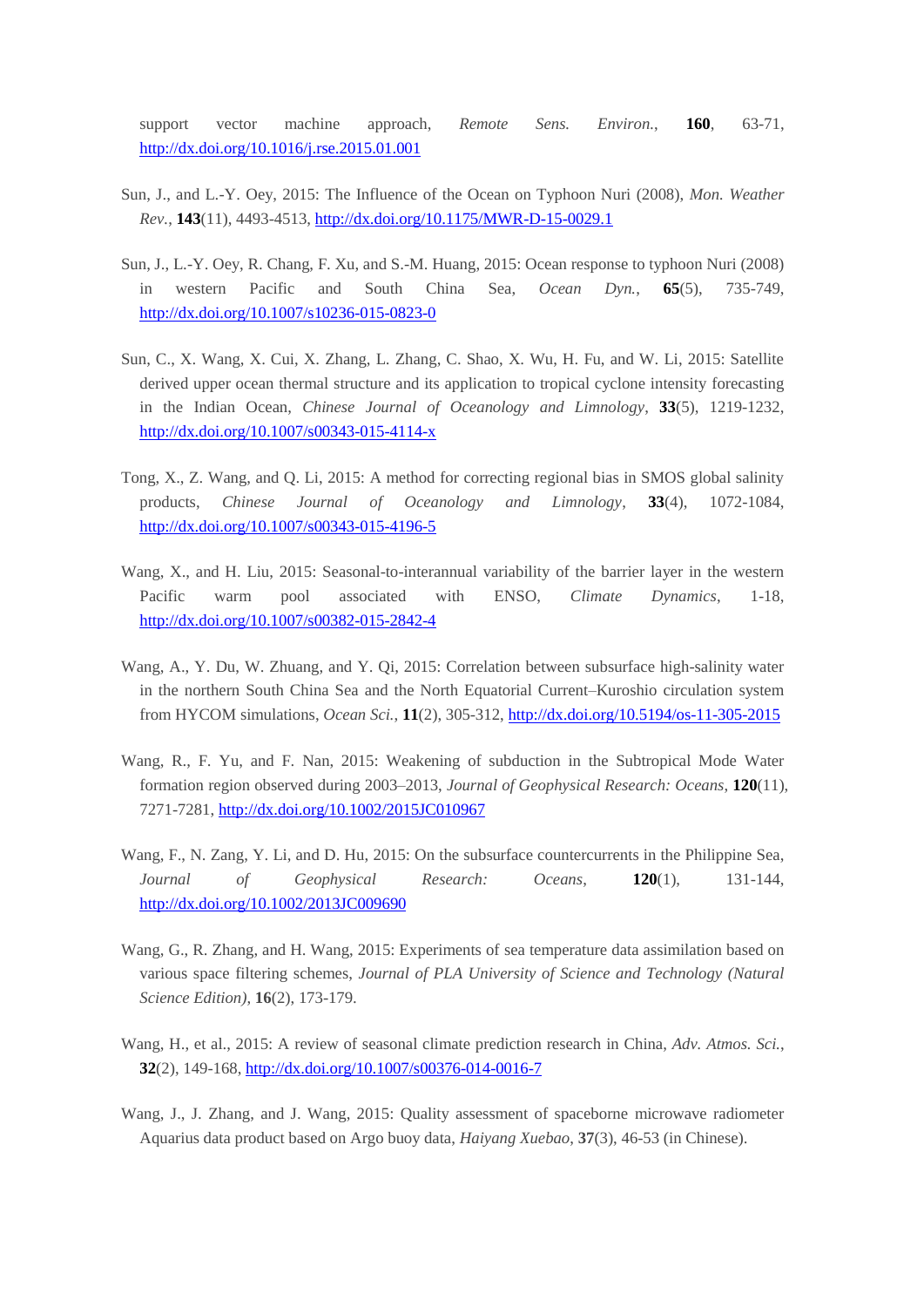- Wang, T., Y. Du, W. Zhuang, and J. Wang, 2015: Connection of sea level variability between the tropical western Pacific and the southern Indian Ocean during recent two decades, *Sci. China Earth Sci.*, **58**(8), 1387-1396,<http://dx.doi.org/10.1007/s11430-014-5048-4>
- Wu, G., F. Zhai, and D. Hu, 2015: Interannual variations of North Equatorial Current transport in the Pacific Ocean during two types of El Niño, *Chinese Journal of Oceanology and Limnology*, 1-12, <http://dx.doi.org/10.1007/s00343-015-4352-y>
- Wu, L., and Z. Ling, 2015: Analysis of sea surface salinity response to typhoon in the Northwestern Pacific based on Argo data, *Journal of Marine Sciences*, **33**(3), 1-6 (in Chinese).
- Wu, X., Z. Liu, G. Liao, and L. Wu, 2015: Variation of Indo-Pacific upper ocean heat content during 2001–2012 revealed by Argo, *Acta Oceanol. Sin.*, **34**(5), 29-38, <http://dx.doi.org/10.1007/s13131-015-0664-1>
- Xia, R., Q. Liu, L. Xu, and Y. Lu, 2015: North Pacific Eastern Subtropical Mode Water simulation and future projection, *Acta Oceanol. Sin.*, **34**(3), 25-30, <http://dx.doi.org/10.1007/s13131-015-0630-y>
- Xu, F.-H., and L.-Y. Oey, 2015: Seasonal SSH Variability of the Northern South China Sea, *J. Phys. Oceanogr.*, **45**(6), 1595-1609[, http://dx.doi.org/10.1175/JPO-D-14-0193.1](http://dx.doi.org/10.1175/JPO-D-14-0193.1)
- Xuan, L., Y. Qiu, J. Xu., X. Zhang, and C. Shao, 2015: Seasonal variations of upper layer watermasses in eastern tropical Indian Ocean explored by Argo floats, *Journal of PLA University of Science and Technology (Natural Science Edition)*, **16**(2), 188-194 (in Chinese).
- Yan, X., and C. Sun, 2015: An altimetric transport index for Kuroshio inflow northeast of Taiwan Island, *Sci. China Earth Sci.*, 1-10,<http://dx.doi.org/10.1007/s11430-014-5024-z>
- Yan, C., J. Zhu, and J. Xie, 2015: An ocean data assimilation system in the Indian Ocean and west Pacific Ocean, *Adv. Atmos. Sci.*, **32**(11), 1460-1472[, http://dx.doi.org/10.1007/s00376-015-4121-z](http://dx.doi.org/10.1007/s00376-015-4121-z)
- Yan, C., J. Zhu, and J. Xie, 2015: An ocean data assimilation system in the Indian Ocean and west Pacific Ocean, *Adv. Atmos. Sci.*, **32**(11), 1460-1472[, http://dx.doi.org/10.1007/s00376-015-4121-z](http://dx.doi.org/10.1007/s00376-015-4121-z)
- Yan, Y., G. Wang, C. Wang, and J. Su, 2015: Low-salinity water off West Luzon Island in summer, *Journal of Geophysical Research: Oceans*, **120**(4), 3011-3021, <http://dx.doi.org/10.1002/2014JC010465>
- Yang, L., H. Zhou, and D. Yuan, 2015: Seasonal variability of meridional heat transport in interior Pacific Ocean, *Journal of PLA University of Science and Technology (Natural Science Edition)*, **16**(5), 484-491 (in Chinese).
- Yang, S., J. Ma, X. Wu, X. Wang, X. Fan, and W. Fan, 2015: Spatial analysis of the horizontal and vertical distribution of yellowfin tuna Thunnus albacares in the tropical Atlantic Ocean, *Acta Ecologica Sinica*, **35**(15), 5040-5049 (in Chinese).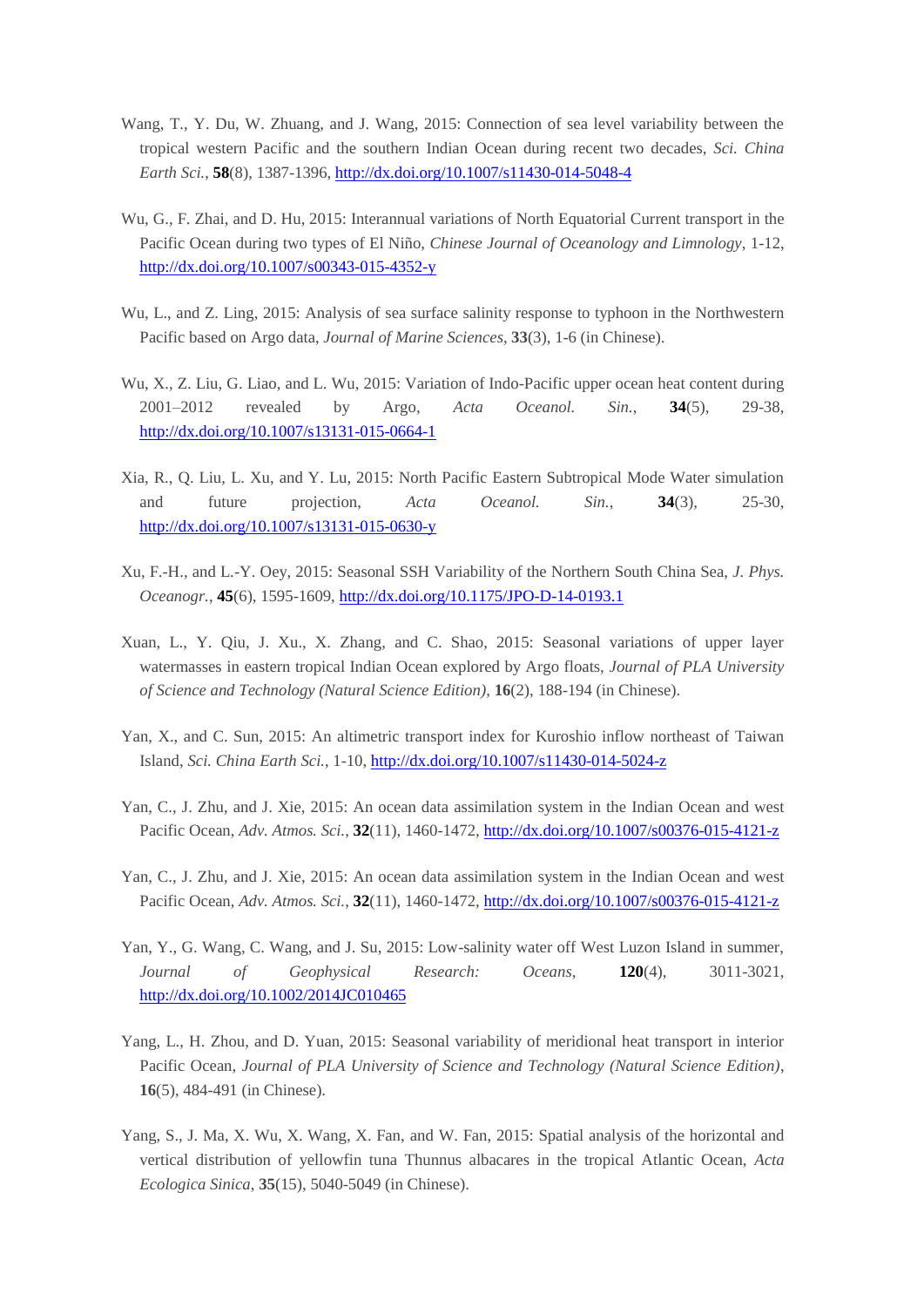Yang, S., B. Zhang, S. Jin, and W. Fan, 2015: Relationship between the temporal spatial distribution of longline fishing grounds of yellowfin tuna (Thunnusalbadares)and the thermocline, *Haiyang Xuebao*, **37**(6), 78-87 (in Chinese).

characteristics in the Western and Central Pacific Ocean

- Yang, T., and Y. Xu, 2015: Estimation of the time series of the meridional heat transport across 15°N in the Pacific Ocean from Argo and satellite data, *Journal of Geophysical Research: Oceans*, **120**(4), 3043-3060,<http://dx.doi.org/10.1002/2015JC010752>
- Yang, T., Z. Chen, and Y. He, 2015: A new method to retrieve salinity profiles from sea surface salinity observed by SMOS satellite, *Acta Oceanol. Sin.*, **34**(9), 85-93, <http://dx.doi.org/10.1007/s13131-015-0735-3>
- Yang, G., W. Yu, Y. Yuan, X. Zhao, F. Wang, G. Chen, L. Liu, and Y. Duan, 2015: Characteristics, vertical structures, and heat/salt transports of mesoscale eddies in the southeastern tropical Indian Ocean, *Journal of Geophysical Research: Oceans*, **120**(10), 6733-6750, <http://dx.doi.org/10.1002/2015JC011130>
- Yi, S., W. Sun, K. Heki, and A. Qian, 2015: An increase in the rate of global mean sea level rise since 2010, *Geophys. Res. Lett.*, **42**(10), 3998-4006,<http://dx.doi.org/10.1002/2015GL063902>
- Yu, K., T. Qu, C. Dong, and Y. Yan, 2015: Effect of subtropical mode water on the decadal variability of the subsurface transport through the Luzon Strait in the western Pacific Ocean, *Journal of Geophysical Research: Oceans*, **120**(10), 6829-6842, <http://dx.doi.org/10.1002/2015JC011016>
- Zhang, C., and J. Xu, 2015: T/S distribution and variation in the Pacific based on Argo observations Part II: Salinity, *Marine Science Bulletin*, **34**(1), 21-31 (in Chinese).
- Zhang, C., J. Xu, and X. Bao, 2015: Gradient-dependent correlation scale method based on Argo, *Journal of PLA University of Science and Technology (Natural Science Edition)*, **16**(5), 476-483 (in Chinese).
- Zhang, L., and T. Qu, 2015: Low-Frequency Variability of the South Pacific Subtropical Gyre as Seen from Satellite Altimetry and Argo, *J. Phys. Oceanogr.*, **45**(12), 3083-3098, <http://dx.doi.org/10.1175/JPO-D-15-0026.1>
- Zhang, W.-Z., H. Xue, F. Chai, and Q. Ni, 2015: Dynamical processes within an anticyclonic eddy revealed from Argo floats, *Geophys. Res. Lett.*, **42**(7), 2342-2350, <http://dx.doi.org/10.1002/2015GL063120>
- Zhang, R.-H., C. Gao, X. Kang, H. Zhi, Z. Wang, and L. Feng, 2015: ENSO Modulations due to Interannual Variability of Freshwater Forcing and Ocean Biology-induced Heating in the Tropical Pacific, *Scientific Reports*, **5**, 18506,<http://dx.doi.org/10.1038/srep18506>